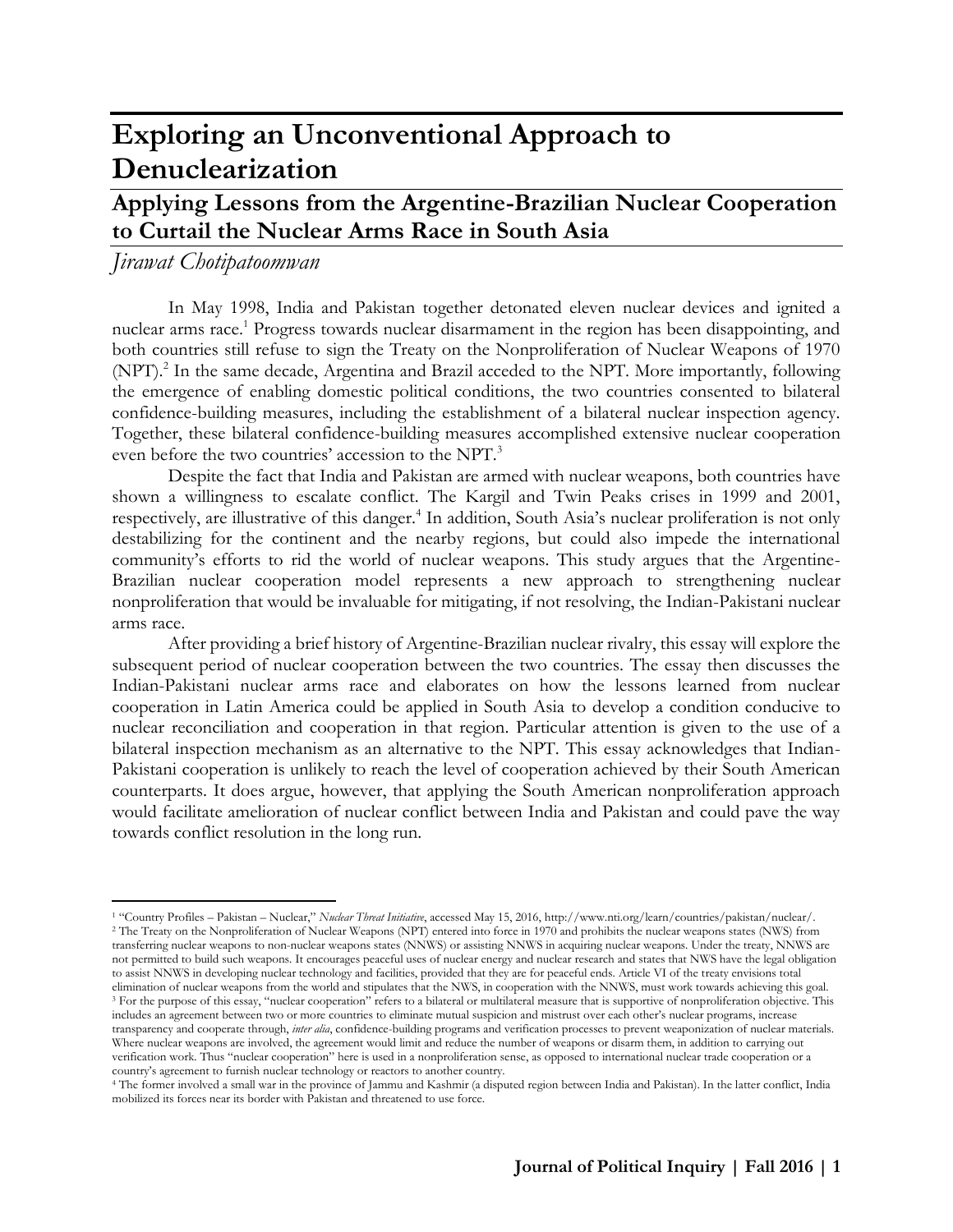## **ARGENTINA AND BRAZIL: A CASE STUDY IN BILATERAL NUCLEAR COOPERATION**

Beginning in the early 1950s, Argentina and Brazil began to develop nuclear programs in order to become energy self-sufficient, a matter both countries viewed as vital to national security.<sup>5</sup> Driven by a fear of losing the nuclear competition with the other, both countries' autocratic and nationalist regimes and armed forces continued to develop their nuclear programs and fought against antinuclearization measures for the next three decades. <sup>6</sup> By the 1980s, each country's nuclear program reached an advanced phase. In the same decade Argentina and Brazil's uranium enrichment and reprocessing facilities, previously a secret, became known worldwide.<sup>7</sup> In 1990, Fernando Collor de Mello, Brazil's president, uncovered the extent of the Brazilian military's nuclear ambition under its clandestine "Autonomous Program of Nuclear Technology" (PATN), which included a plan to test a nuclear device in Cachimbo in the state of Pará, Brazil.<sup>8</sup>

Argentina and Brazil's respective nuclear capabilities alarmed each other and the international community. Although both countries' respective nuclear power programs were established for the purposes of economic development, the international community feared that the programs might develop a military dimension. In the absence of a credible safeguards and verification system, Brazilian and Argentine leadership likewise feared that the other would weaponize its respective nuclear programs. Each country refused to join the NPT and each had military-controlled nuclear programs, causing additional anxiety. Finally, Brazil's plans to deploy a peaceful nuclear explosion (PNE) to clear land for urban development blurred the line between civilian and military use of nuclear technology.<sup>9</sup> It is clear that the bilateral development of nuclear capabilities was caused by each country's desire to avoid becoming inferior to its neighbor.

#### **TOWARDS THE ARGENTINE – BRAZILIAN NUCLEAR COOPERATION**

The tension perpetuated by the bilateral competition gradually gave way over the course of the 1980s to cooperation and increased transparency. The Argentine and Brazilian presidential elections of 1983 and 1985 respectively brought to power democratic and civilian governments: President Raul Alfonsin in Argentina and President Tancredo Neves in Brazil (though President Jose Sarney succeeded President Neves upon his death in April 1985).<sup>10</sup> Despite the individual militaries' tight grip on the nuclear power industries, Alfonsin and Sarney introduced measures to reduce nuclear tensions between the two states, initiated economic liberalization programs, and curbed the power of the militaries over their respective nuclear establishments.<sup>11</sup> In the Foz do Iguacu Declaration of 1985,

<sup>5</sup> Etel Solingen, "Hindsight and Foresight in South American Nonproliferation Trends in Argentina, Brazil, and Venezuela" in *Over the Horizon Proliferation Threats,* ed. James J. Wirtz and Peter R. Lavoy (Stanford, CA: Stanford University Press, 2012), 139-140.

<sup>6</sup> Ibid, 139-141.

<sup>7</sup> John R. Redick, Julio C. Carasales and Paulo S. Wrobel, "Nuclear Rapprochement: Argentina, Brazil, and the Nonproliferation Regime." *Washington Quarterly* 18, no. 1 (1995): 108, doi: 10.1080/01636609509550135.

<sup>8</sup> Paul Beaumont and Thomas Rubinsky, *Latin America & Nuclear Weapons: An Introduction to the Issue of Nuclear Weapons in Latin America* (Oslo, Norway: International Law and Policy Institute, 2012), 12-13[, http://nwp.ilpi.org/wp-content/uploads/2015/11/BP02-12\\_LatinAmerica.pdf.](http://nwp.ilpi.org/wp-content/uploads/2015/11/BP02-12_LatinAmerica.pdf)

<sup>9</sup> The Brazilian military never carried out PNE, though it had a plan to carry out such a test in Cachimbo. In 1990, President Color de Mello ordered this nuclear testing site to be closed down, demonstrating his commitment to nonproliferation.

Arturo C. Sotomayor, "Brazil and Mexico in the Nonproliferation Regime: Common Structures and Divergent Trajectories in Latin America," in *State Behavior and the Nuclear Nonproliferation Regime*, ed. Jeffrey R. Fields (Athens, GA: University of Georgia Press, 2014), 222.

<sup>10</sup> John R. Redick, Julio C. Carasales and Paulo S. Wrobel, "Nuclear Rapprochement: Argentina, Brazil, and the Nonproliferation Regime." *Washington Quarterly* 18, no. 1 (1995): 112, doi: 10.1080/01636609509550135.

<sup>11</sup> Julio C. Carasales, "The Argentine-Brazilian Nuclear Rapprochement." *The Nonproliferation Review* (Spring-Summer 1995): 41-42. [https://www.nonproliferation.org/wp-content/uploads/npr/carasa23.pdf.](https://www.nonproliferation.org/wp-content/uploads/npr/carasa23.pdf)

Paul Beaumont and Thomas Rubinsky, *Latin America & Nuclear Weapons: An Introduction to the Issue of Nuclear Weapons in Latin America* (Oslo, Norway: International Law and Policy Institute, 2012), 13[, http://nwp.ilpi.org/wp-content/uploads/2015/11/BP02-12\\_LatinAmerica.pdf.](http://nwp.ilpi.org/wp-content/uploads/2015/11/BP02-12_LatinAmerica.pdf)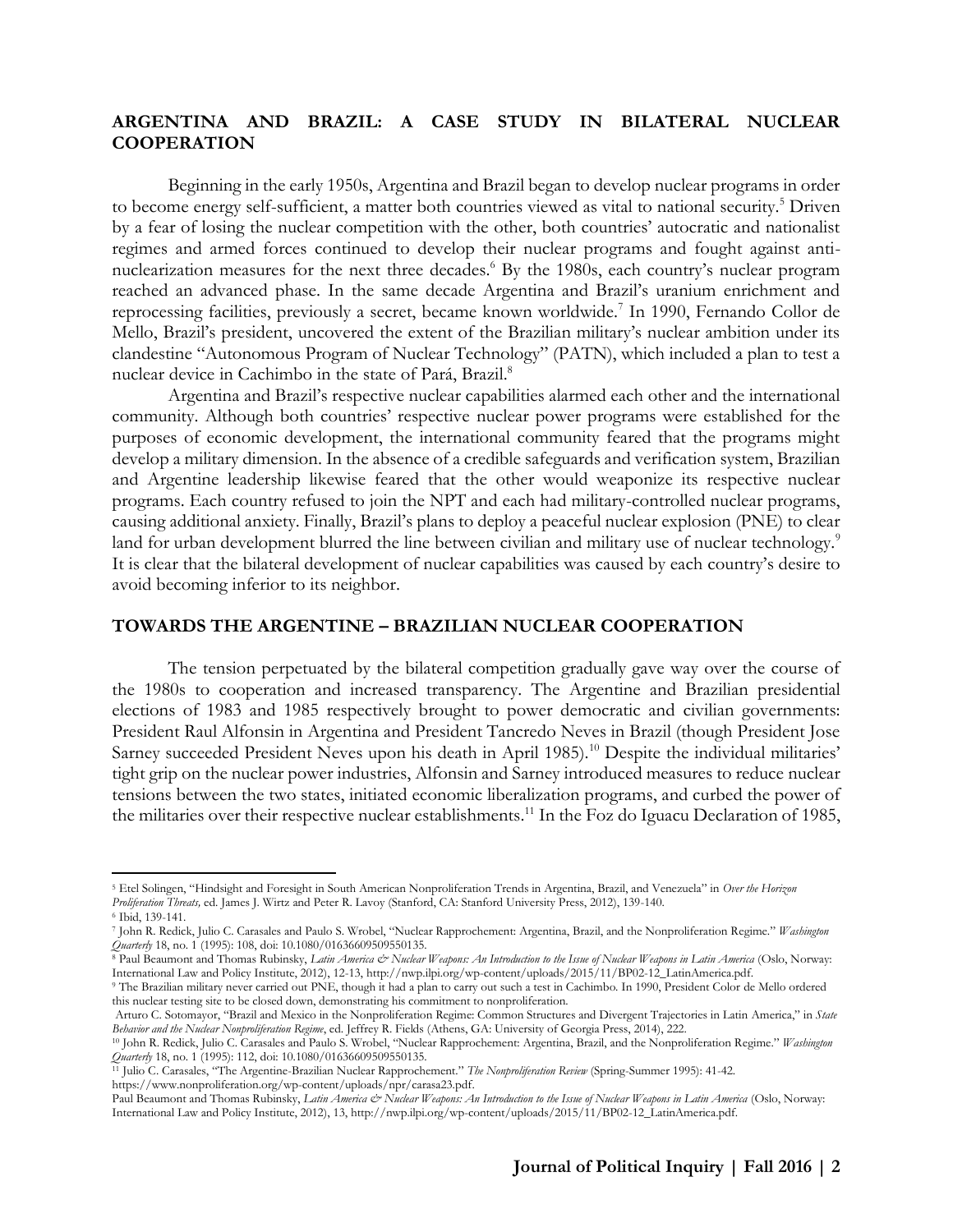both presidents committed to confine nuclear projects to civilian use.<sup>12</sup> Between 1986 and 1988, the Argentine and Brazilian presidents participated in multiple exchange visits to nuclear facilities to demonstrate their commitment to improving transparency.<sup>13</sup> Alfonsin and Sarney believed in the importance of the inclusion of nuclear cooperation with free-trade and signed the 1986 Argentine-Brazilian Integration and Economic Cooperation Program (PICE),<sup>14</sup> which led to the creation of MERCOSUR (South America's regional common market and free-trade area) in 1991.<sup>15</sup> In addition, both presidents increased state power over military-controlled nuclear industries. In Argentina, Alfonsin appointed a civilian to head the Argentine National Atomic Energy Commission (CNEA) in 1983 and decreased the budget for the nuclear program.<sup>16</sup> In September 1987, enriched uranium production was discovered in Brazil (to the surprise of the Brazilian public), prompting the government to investigate the military's nuclear program and demand for more openness and an inspection regime. $17$ 

President Carlos Menem (elected in Argentina in 1989) and President Fernando Collor de Mello (elected in Brazil in 1990) took a deep interest in further institutionalization of nuclear cooperation. In November 1990, both governments reached a joint agreement, which prohibited the construction of nuclear weapons and established the Joint Common System for Accounting and Control of Nuclear Materials (SCCC) and the Argentine-Brazilian Agency for Accounting and Control of Nuclear Materials (ABACC) in July 1991.<sup>18</sup> Under the SCCC, states were required to put on the SCCC record nuclear inventories and the location of nuclear-related facilities.<sup>19</sup> The ABACC, a bilateral verification agency with thirty inspectors from Brazil and thirty from Argentina, would implement the SCCC and carry out inspections.<sup>20</sup> To win the world's trust in the bilateral safeguards regime, the two Latin American governments and the ABACC brought the International Atomic Energy Agency (IAEA) into the safeguards process with the Quadripartite Agreement in December 1991.<sup>21</sup> This agreement permitted the IAEA to inspect the work of the ABACC, conduct independent verification, and apply the safeguards under Article 3 of the IAEA Statute.<sup>22</sup> This series of diplomatic events spanning over a decade represents the success of the Argentine-Brazilian initiatives. In 1994, both countries consented to be additionally bound by the Tlatelolco Treaty (South American Nuclear

<https://www.nonproliferation.org/wp-content/uploads/npr/carasa23.pdf>. "Integration, Cooperation and Development Treaty Between Brazil and Argentina," *Argentine-Brazilian Agency for Accounting and Control of Nuclear Materials,* accessed October 25, 2016,

https://www.nonproliferation.org/wp-content/uploads/npr/carasa23.pdf.

<sup>12</sup> Julio Carasales cited in Sharon Tanzer, "Rapporteur's Summary," in *Averting a Latin American Nuclear Arms Race: New Prospects and Challenges for Argentine-Brazil Nuclear Co-Operation*, ed. Paul L. Leventhal and Sharon Tanzer (New York: St. Martin's Press and Nuclear Control Institute, 1992), 10- 11.

<sup>13</sup> John R. Redick, Julio C. Carasales and Paulo S. Wrobel, "Nuclear Rapprochement: Argentina, Brazil, and the Nonproliferation Regime." *Washington Quarterly* 18, no. 1 (1995): 112, doi: 10.1080/01636609509550135.

<sup>14</sup> Julio C. Carasales, "The Argentine-Brazilian Nuclear Rapprochement." *The Nonproliferation Review* (Spring-Summer 1995): 41,

http://www.abacc.org.br/?p=3419&lang=en.

<sup>15</sup> Established in 1991 by the Treaty of Asuncion of 1991, MERCOSUR is a regional common market and free-trade area in South America. <sup>16</sup> Emmanuel Adler, "State Institutions, Ideology, and Autonomous Technological Development: Computers and Nuclear Energy in Argentina and Brazil," in *Essay on Mexico, Central and South America – Latin America's International Relations and Their Domestic Consequences*, ed. Jorge I. Dominguez (London: Garland Publishing Inc, 1994), 284.

<sup>&</sup>lt;sup>17</sup> Paul Beaumont and Thomas Rubinsky, *Latin America & Nuclear Weapons: An Introduction to the Issue of Nuclear Weapons in Latin America (Oslo, Norway:* International Law and Policy Institute, 2012), 13, http://nwp.ilpi.org/wp-content/uploads/2015/11/BP02-12\_LatinAmerica.pdf.

<sup>18</sup> Julio C. Carasales, "The Argentine-Brazilian Nuclear Rapprochement." *The Nonproliferation Review* (Spring-Summer 1995): 42,

<sup>19</sup> Arian L. Pregenzer, Michael Vannoni and Kent L. Biringer. "Cooperative Monitoring of Regional Security Agreements" (Nonproliferation and Arms Control Analysis Department, 1996), 15-16[. http://www.sandia.gov/cooperative-monitoring-center/\\_assets/documents/sand96-1121.pdf.](http://www.sandia.gov/cooperative-monitoring-center/_assets/documents/sand96-1121.pdf) <sup>20</sup> John R. Redick, Julio C. Carasales and Paulo S. Wrobel, "Nuclear Rapprochement: Argentina, Brazil, and the Nonproliferation Regime." *Washington Quarterly* 18, no. 1 (1995): 114, doi: 10.1080/01636609509550135.

<sup>&</sup>lt;sup>21</sup> The IAEA is an international institution, headquartered in Vienna, responsible for carrying out inspections to ensure state compliance with obligations under the NPT and safeguards agreements, promoting peaceful uses of nuclear energy and research, and administering safeguards to prevent diversion of nuclear materials from civilian to military uses. In addition, the Agency is required to inform the UN Security Council of any violation of the NPT and safeguards agreements, so that the Council can consider taking necessary enforcement actions. At the time of this writing, the IAEA Director-General is Yukiya Amano from Japan.

John R. Redick, Julio C. Carasales and Paulo S. Wrobel, "Nuclear Rapprochement: Argentina, Brazil, and the Nonproliferation Regime." *Washington Quarterly* 18, no. 1 (1995): 114, doi: 10.1080/01636609509550135.

<sup>22</sup> Ibid.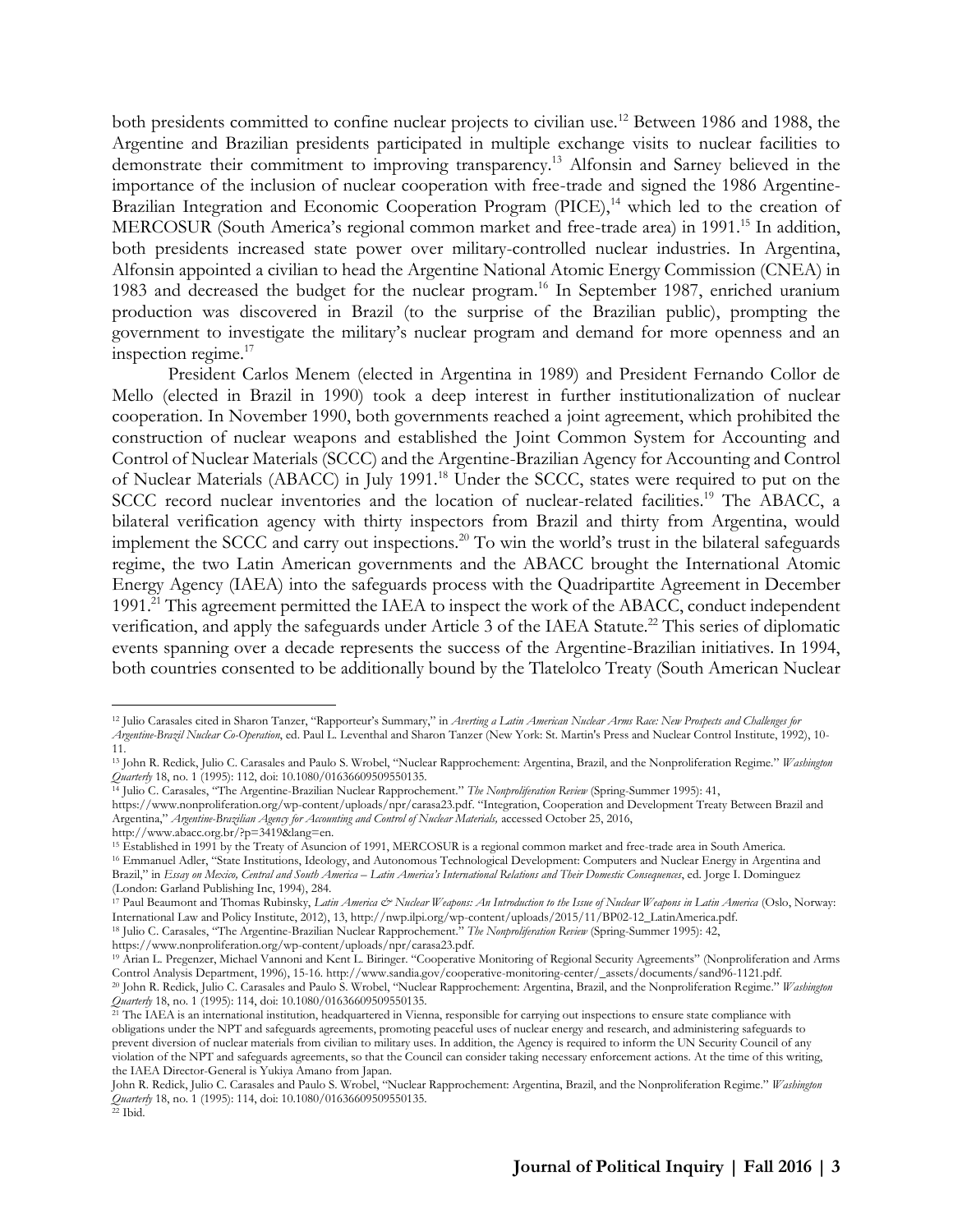Weapons-Free-Zone treaty).<sup>23</sup> Finally, in 1995 and 1998, respectively, President Menem of Argentina and Brazil's President Fernando Cardoso acceded to the NPT.<sup>24</sup>

## **FACTORS DRIVING ARGENTINA AND BRAZIL TOWARDS NUCLEAR COOPERATION**

In large part, the move towards nuclear cooperation can be attributed to domestic political development— namely the advent of democratic governments, the control these governments asserted over nuclear policy, and the resulting cost-benefit calculations in favor of cooperative nuclear policy.<sup>25</sup> Etel Solingen argues that the "inward-looking regimes" of the pre-democratic era in Argentina and Brazil saw nuclear energy as an instrument to bolster nationalist image and power within their respective countries.<sup>26</sup> This type of regime resisted any economic-liberalization or external influence that could pose a threat to their power.<sup>27</sup> Despite the cost, developing a nuclear program served the militaristic agenda of such regimes.<sup>28</sup> However, the utility of a nuclear program changed with the elections of Presidents Alfonsin and Menem of Argentina and Presidents Sarney and Collor de Mello of Brazil. Each president's dependence on popular support and economic prosperity for political survival led him to liberalize economic and trade policies.<sup>29</sup> Solingen asserts that with the new "internationalizing coalitions" in office, expensive nuclear programs and competition were costly, and nonproliferation compliance was necessary in order to attract foreign investment, trade, and economic assistance from international institutions.<sup>30</sup> The intra-regional trade benefit derived from MERCOSUR, to which both states were committed, was another incentive for participating in bilateral nuclear control regime. In fact, the level of trade between the members of MERCOSUR tripled between 1991 and 1996.<sup>31</sup> This remarkable economic performance would have been difficult to achieve had Argentina and Brazil continued unabated in their nuclear competition.

Both governments owe their accomplishments to the bilateral confidence-building measures and the ABACC, but not the NPT. Because the two states viewed the instrument as discriminatory against non-nuclear weapons states and an obstacle to the development of peaceful nuclear energy, international efforts to pressure Brazil and Argentina to adhere to the NPT were bound to fail.<sup>32</sup> The

<sup>23</sup> Paul Beaumont and Thomas Rubinsky, *Latin America & Nuclear Weapons: An Introduction to the Issue of Nuclear Weapons in Latin America* (Oslo, Norway: International Law and Policy Institute, 2012), 15[, http://nwp.ilpi.org/wp-content/uploads/2015/11/BP02-12\\_LatinAmerica.pdf.](http://nwp.ilpi.org/wp-content/uploads/2015/11/BP02-12_LatinAmerica.pdf)

<sup>24</sup> Etel Solingen, "Hindsight and Foresight in South American Nonproliferation Trends in Argentina, Brazil, and Venezuela" in *Over the Horizon Proliferation Threats,* ed. James J. Wirtz and Peter R. Lavoy (Stanford, CA: Stanford University Press, 2012), 143.

<sup>25</sup> John Redick et al and Etel Solingen concur that changes in domestic politics in the 1980s and 1990s, and the new bilateral nuclear relationship that those changes helped bringing about, best account for the Argentine-Brazilian decision to accede to bilateral, regional and global nuclear nonproliferation regimes and an end to their costly nuclear competition. They argue that although the favorable geopolitical environment emerged near and after the end of the Cold War was certainly supportive of denuclearization, it is beyond doubt that the main driver for this positive change in

Argentina's and Brazil's nuclear policies was domestic political development. See John R. Redick, Julio C. Carasales and Paulo S. Wrobel, "Nuclear Rapprochement: Argentina, Brazil, and the Nonproliferation Regime." *Washington Quarterly* 18, no. 1 (1995): 118, doi: 10.1080/01636609509550135;

Etel Solingen, "Hindsight and Foresight in South American Nonproliferation Trends in Argentina, Brazil, and Venezuela" in *Over the Horizon Proliferation Threats*, ed. James J. Wirtz and Peter R. Lavoy (Stanford, CA: Stanford University Press, 2012), 144.

<sup>26</sup> Etel Solingen, "Hindsight and Foresight in South American Nonproliferation Trends in Argentina, Brazil, and Venezuela" in *Over the Horizon Proliferation Threats,* ed. James J. Wirtz and Peter R. Lavoy (Stanford, CA: Stanford University Press, 2012), 137-141.

<sup>27</sup> Etel Solingen, *Nuclear Logics: Contrasting Paths In East Asia and the Middle East* (Princeton, NJ: Princeton University Press, 2007), 42.

<sup>28</sup> Etel Solingen, "Hindsight and Foresight in South American Nonproliferation Trends in Argentina, Brazil, and Venezuela" in *Over the Horizon Proliferation Threats,* ed. James J. Wirtz and Peter R. Lavoy (Stanford, CA: Stanford University Press, 2012), 137-138. <sup>29</sup> Ibid, 137, 142-144.

<sup>30</sup> Ibid.

<sup>31</sup> Carlos Feu Alvim, "The Conference on Nuclear Confidence Building in the Korean Peninsular: Potential Application of the ABACC to Other Regions," *Institute for Science and International Security*, accessed November 16, 2013, [http://isis-online.org/uploads/conferences/documents/feu.pdf.](http://isis-online.org/uploads/conferences/documents/feu.pdf)  <sup>32</sup> Sharon Tanzer, "Rapporteur's Summary," in *Averting a Latin American Nuclear Arms Race: New Prospects and Challenges for Argentine-Brazil Nuclear Co-Operation*, ed. Paul L. Leventhal and Sharon Tanzer (New York: St. Martin's Press and Nuclear Control Institute, 1992), 44. See "Panel Six – Would A Bilateral Arrangement Between Argentina and Brazil Serve as a Useful Model For Other Regions? What Would Be the Implications for IAEA Safeguards and the Tlatelolco and NPT Treaties?"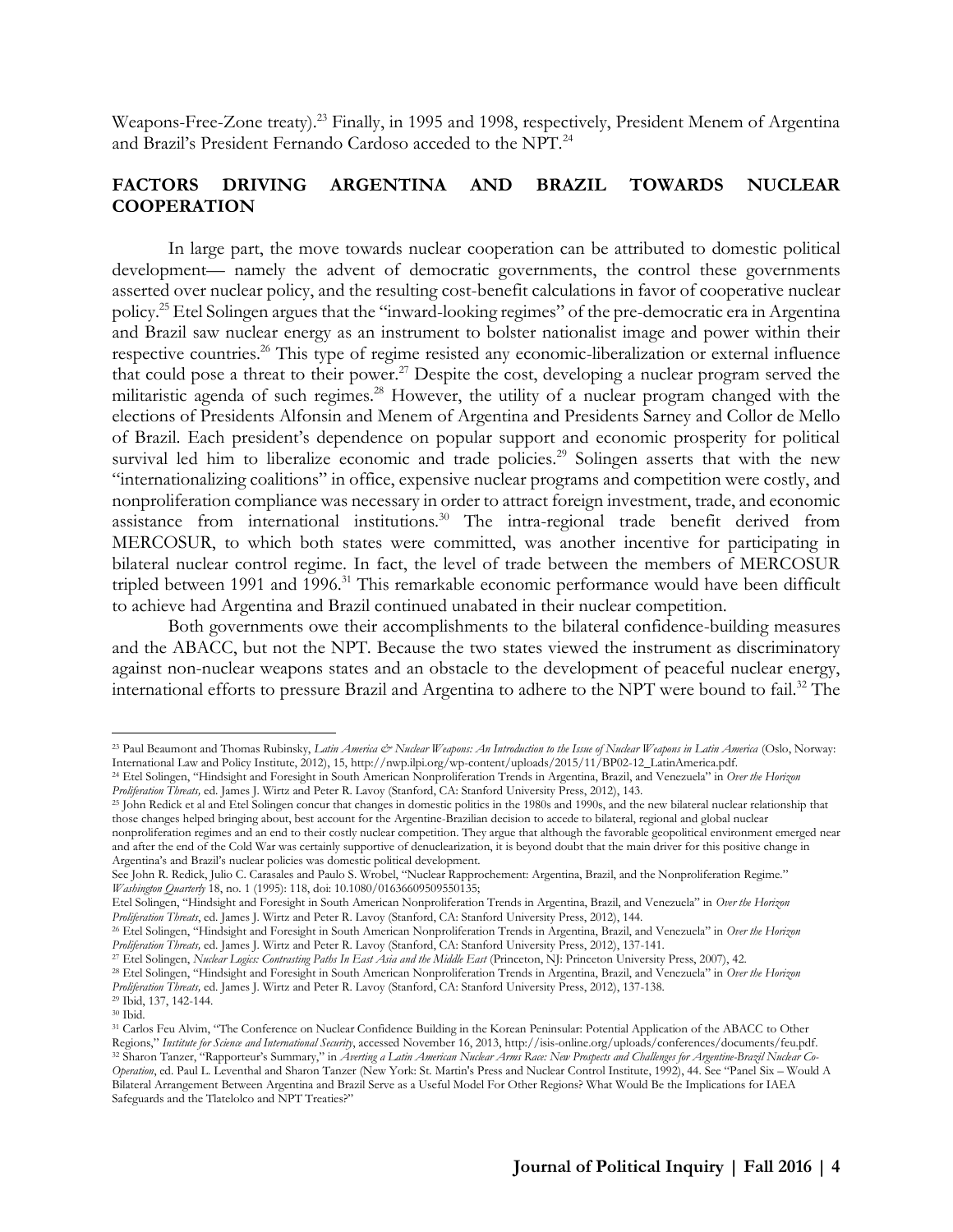series of bilateral measures gained momentum during the 1980s and culminated in the creation of the ABACC. This agreement proved to be a better alternative because each country wanted to assure the world of the peaceful nature of its nuclear program. Another remarkable feature of the ABACC system was the inclusion of nuclear inspectors from both Argentina and Brazil. Because nuclear arms control and verification are of serious concern to national security, countries undergoing inspections typically demand a certain degree of involvement in the process.<sup>33</sup> This was an inherent advantage of the bilateral nonproliferation regime because it was tailored to Argentina's and Brazil's preference for joint inspection, an advantage that international nonproliferation regimes (such as the NPT) had not previously been able to offer.

#### **THE INDIA-PAKISTANI NUCLEAR CONFLICT: HISTORY, NUCLEAR DOCTRINE AND NONPROLIFERATION POLICY**

Unlike South America, where the nuclear rivalry between Argentina and Brazil did not cross into a weapons threshold, the bilateral nuclear competition in South Asia is more severe because it involves two nuclear-armed states, India and Pakistan. The persistence of armed conflict in, and the territorial dispute over, the region of Jammu and Kashmir makes nuclear proliferation in South Asia a serious cause for concern for the international community, and provides a *raison d'être* for India's and Pakistan's nuclear weapons. India and Pakistan are able to operate a full nuclear fuel cycle.<sup>34</sup> It is estimated that the number of warheads in India's possession ranges from 90 to 110, while the quantity of Pakistan's warheads is between 100 and 120.<sup>35</sup>

#### **THE DEVELOPMENT OF THE INDIAN-PAKISTANI NUCLEAR ARMS RACE**

Soon after gaining independence from Britain, India started developing a peaceful nuclear energy program. However, conflicts between India and Pakistan-backed guerilla forces to gain sovereignty over Kashmir in 1947, several border clashes with China in the 1960s, and domestic political support for nuclear deterrence stimulated India's interest in conducting a nuclear explosion. In an effort to demonstrate its nuclear capability, India exploded an atomic device under the guise of a peaceful nuclear explosion in May 1974.<sup>36</sup> Fearing India's conventional forces' superiority and nuclear advancement, Pakistan reciprocated by accelerating its own nuclear weapons program, to the point of enduring economic hardship.<sup>37</sup> With China's assistance and cooperation from Abdul Qadeer Khan, Pakistan managed to acquire the means to produce highly enriched uranium in order to weaponize its nuclear program.<sup>38</sup>

1998 marked a milestone in South Asia's proliferation history. In May, India tested five nuclear weapons and, to demonstrate its deterrence capability, Pakistan responded by detonating six nuclear bombs.<sup>39</sup> Since then, both governments have adopted "credible minimum deterrence" and have

Profiles – Pakistan – Nuclear," *Nuclear Threat Initiative*, accessed May 15, 2016, http://www.nti.org/learn/countries/pakistan/nuclear/. <sup>35</sup> SIPRI Yearbook 2015: Armaments, Disarmament and International Security – Summary (Solna, Sweden: Stockholm International Peace Research Institute,

2015), 18, accessed October 17, 2016, https://www.sipri.org/sites/default/files/2016-03/YB-15-Summary-EN.pdf.

<sup>36</sup> "Country Profiles – India – Nuclear," *Nuclear Threat Initiative*, accessed May 15, 2016[, http://www.nti.org/learn/countries/india/nuclear/.](http://www.nti.org/learn/countries/india/nuclear/)

<sup>33</sup> Arian L. Pregenzer, Michael Vannoni and Kent L. Biringer. "Cooperative Monitoring of Regional Security Agreements" (Nonproliferation and Arms Control Analysis Department, 1996), 21 [http://www.sandia.gov/cooperative-monitoring-center/\\_assets/documents/sand96-1121.pdf.](http://www.sandia.gov/cooperative-monitoring-center/_assets/documents/sand96-1121.pdf) <sup>34</sup> "Country Profiles – India – Nuclear," *Nuclear Threat Initiative*, accessed May 15, 2016, http://www.nti.org/learn/countries/india/nuclear/. "Country

<sup>37</sup> In 1965, Pakistani President Zulfika Ali Bhutto stated: "if India builds the bomb, we will eat grass or leaves, even go hungry, but we will get one of our own.'

<sup>&</sup>quot;Country Profiles – Pakistan – Nuclear," *Nuclear Threat Initiative*, accessed May 15, 2016[, http://www.nti.org/learn/countries/pakistan/nuclear/.](http://www.nti.org/learn/countries/pakistan/nuclear/) <sup>38</sup> Abdul Qadeer Khan's network specialized in illicit nuclear trade and helped countries evade Western restrictions on the export of nuclear technology.

<sup>&</sup>quot;Country Profiles – Pakistan – Nuclear," *Nuclear Threat Initiative*, accessed May 15, 2016[, http://www.nti.org/learn/countries/pakistan/nuclear/.](http://www.nti.org/learn/countries/pakistan/nuclear/) <sup>39</sup> Ibid.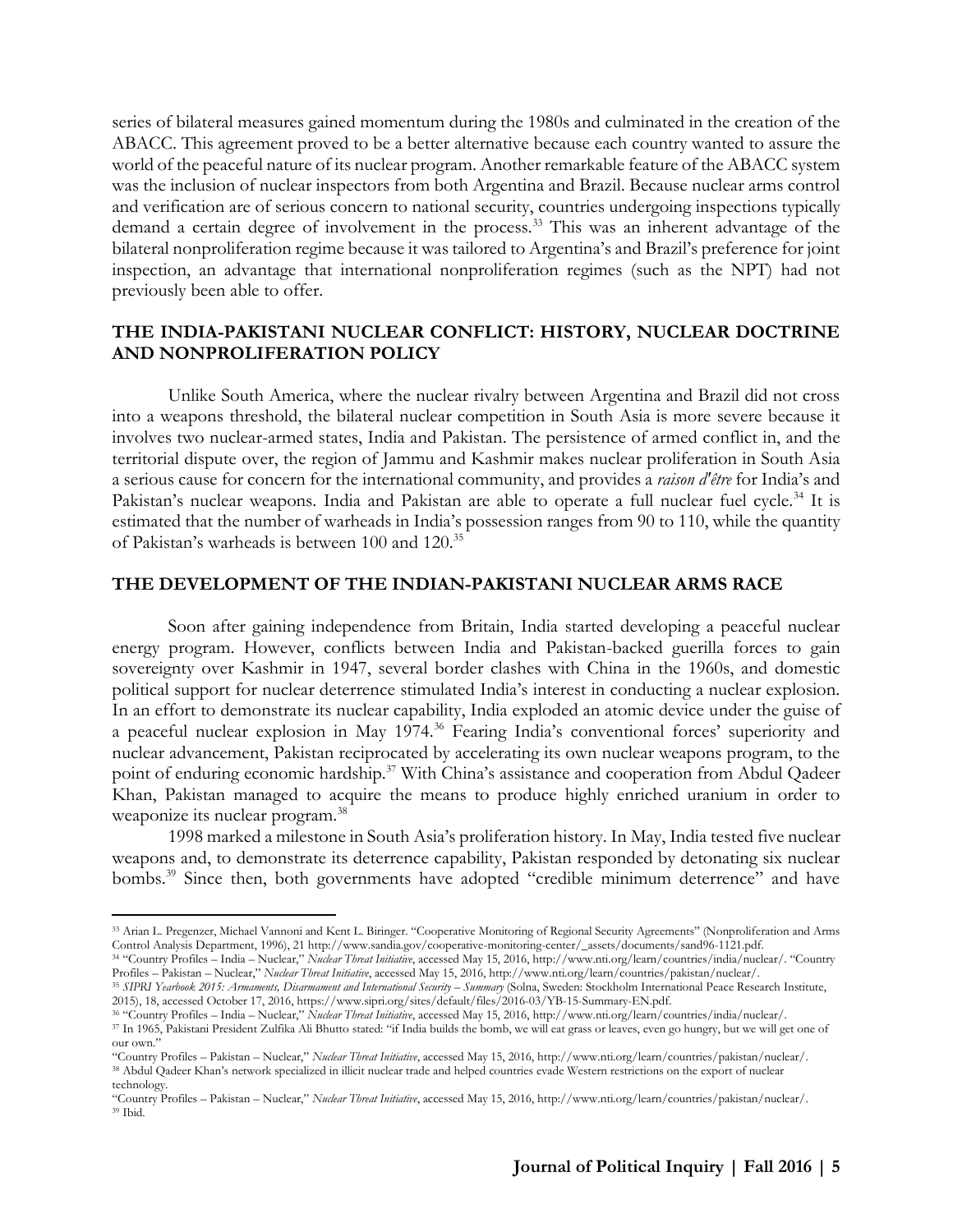declared that their nuclear doctrines are defensive in nature.<sup>40</sup> India adopted a "no-first-use" policy in 1999.<sup>41</sup> Pakistan has maintained that nuclear weapons will only be used in the event of an invasion of Pakistani territory or a nuclear attack by another state.<sup>42</sup>

On nonproliferation policy, India and Pakistan have chosen to remain outside the NPT and have refused to sign the Comprehensive Test Ban Treaty (CTBT).<sup>43</sup> Both states oppose international pressure to join the NPT, arguing that it is discriminatory. While the treaty permits the five recognized nuclear weapons states (United States, United Kingdom, France, China and Russia) to possess nuclear arsenals, it deprives other states of the same privilege.<sup>44</sup> India holds the position that global nuclear disarmament is a precondition for signing the NPT. India's rival, Pakistan argues that nuclear disarmament will only be realized if India agrees to eliminate its nuclear weapons.

#### **THE APPLICATION OF THE ARGENTINE-BRAZILIAN NUCLEAR COOPERATION MODEL TO THE NUCLEAR ARMS RACE IN SOUTH ASIA**

Political dynamics and circumstances in South America are vastly different than those on the Indian subcontinent. Given the vastly different circumstances in South Asia, nuclear cooperation of the same scale of that achieved between Argentina and Brazil is unlikely in the region. Any effort to apply the lessons of bilateral nuclear cooperation in Latin America must acknowledge these differences. However, a similar bilateral cooperation framework may serve to alleviate tensions between India and Pakistan.

**Volatile geopolitical environment in South Asia** *–* South Asia is situated between a volatile Middle East and China. The United States and China are also competing for political influence in the region. The United States, in an attempt to mitigate China's power in the region, agreed to aid India's civil nuclear program in 2005.<sup>45</sup> The decision caused uneasiness among Pakistani officials, who, in turn, sought nuclear assistance from China. In addition, an increasingly assertive Chinese foreign policy reinforces India and Pakistan's arguments for strengthening nuclear deterrence.

Unlike India and Pakistan, Argentina and Brazil have not been in conflict for almost two centuries. India and Pakistan still have outstanding tensions, particularly with regards to the territorial dispute over Jammu and Kashmir. This region is divided into two parts by the Line of Control— one half managed by India and the other by Pakistan. Ethno-religious differences are also absent in Argentina and Brazil but present in India and Pakistan. It is precisely these ethno-religious differences that continue to cause turmoil in the Indian-Pakistani relationship over the political status of Kashmir, to the detriment of political and nuclear reconciliation.

**Domestic ruling coalitions favoring nuclear weapons** *–* While the advent of democratic regimes (taking advantage of a robust international economy) had a positive impact on nuclear nonproliferation in Argentina and Brazil, the current liberal-democratic regime in India continues to benefit from nuclear weapons development, specifically because of domestic support for nuclear deterrence. This support was demonstrated by the May 1998 nuclear detonations, which, Kanti Bajpai

<sup>40</sup> "Country Profiles – India – Nuclear," *Nuclear Threat Initiative*, accessed May 15, 2016[, http://www.nti.org/learn/countries/india/nuclear/.](http://www.nti.org/learn/countries/india/nuclear/)  Michael Krepon, "Pakistan's Nuclear Strategy and Deterrence Stability," in *Deterrence Stability and Escalation Control in South Asia,* ed. Michael Krepon and Julia Thompson (Washington, DC: Henry L. Stimson Center, 2013), 44, http://www.stimson.org/sites/default/files/fileattachments/Deterrence\_Stability\_Dec\_2013\_web\_1.pdf.

<sup>41</sup> "Country Profiles – India – Nuclear," *Nuclear Threat Initiative*, accessed May 15, 2016[, http://www.nti.org/learn/countries/india/nuclear/.](http://www.nti.org/learn/countries/india/nuclear/)

<sup>42</sup> "Country Profiles – Pakistan – Nuclear," *Nuclear Threat Initiative*, accessed May 15, 2016[, http://www.nti.org/learn/countries/pakistan/nuclear/.](http://www.nti.org/learn/countries/pakistan/nuclear/)

<sup>43</sup> The Comprehensive Test Ban Treaty (CTBT) prohibits states from testing every form of nuclear explosion. Despite having been opened for signature since September 1996 the treaty has not entered into force, as ratifications by all of the states (including India and Pakistan) noted in Annex 2

of the treaty are required. <sup>44</sup> The United States, the United Kingdom, France, China and Russia (five permanent members of the UN Security Council) are parties to the NPT

and are recognized, under that Treaty, as nuclear weapons states. See Article IX(iii) of the NPT.

<sup>45</sup> "Country Profiles – Pakistan – Nuclear," *Nuclear Threat Initiative*, accessed May 15, 2016[, http://www.nti.org/learn/countries/pakistan/nuclear/.](http://www.nti.org/learn/countries/pakistan/nuclear/)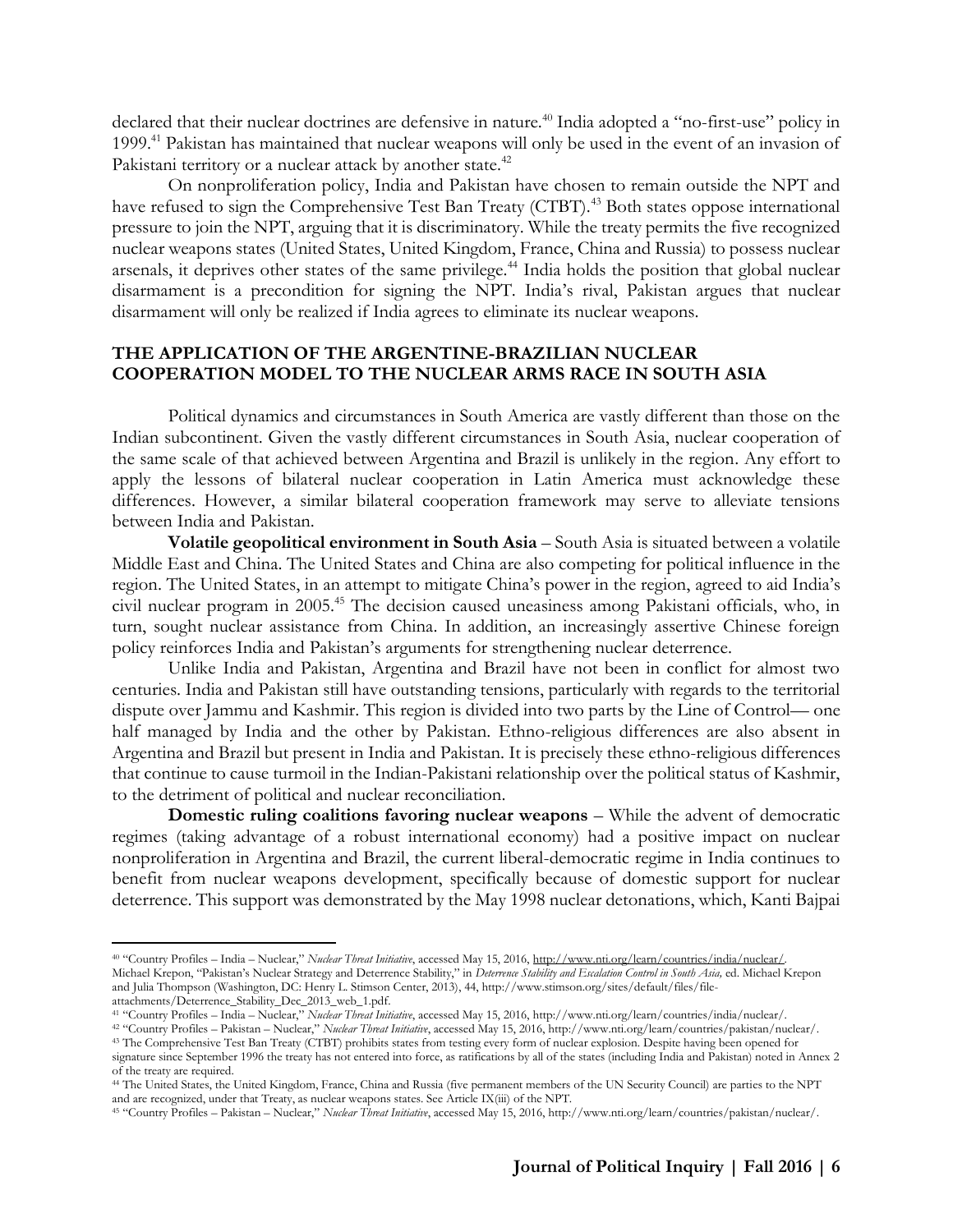asserts, succeeded in pulling the government of Prime Minister Atal Vajpayee out of political crisis.<sup>46</sup> In Pakistan, the civil-military balance weighs in favor of the army when it comes to control over nuclear weapons.<sup>47</sup> In Pakistan, nuclear weapons are central to the country's defense strategy. The Pakistani army has also placed an unusual amount of importance on its nuclear arsenal, according to Scott D. Sagan, "[s]enior officials sometimes treat nuclear weapons… as valued objects to be protected themselves rather than the deterrent that protects the Pakistani people."<sup>48</sup>

Although this study acknowledges the difficulty of achieving the same level of nuclear cooperation in India and Pakistan as has already been accomplished in South America, many useful lessons can be drawn from South America's success and applied to the conflict in South Asia in order to relieve nuclear tensions. The following are the factors that contributed to nuclear cooperation in Latin America and the potential ways international policymakers can adapt these factors to build similar conditions in a nuclear South Asia:

**1) Bilateral arms control and verification regime as an alternative to the NPT option –** The success of the ABACC has drawn attention to the advantages of bilateral confidence-building measures for nonproliferation efforts. The most important measure of the potential success of a bilateral nuclear cooperation mechanism is the ability to accommodate both parties' preferences and generate mutual trust. Argentina and Brazil in the 1980s and the early 1990s shared India and Pakistan's current concerns regarding the NPT, particularly the concerns over discrimination and inadequacy. Such a concern drove the two Latin American countries to look elsewhere for a solution. Both Argentina and Brazil intended, from the start, that confidence-building should be the primary goal of bilateral nuclear cooperation, in contrast to the supposed discrimination that some non-nuclear weapons states see inherent to the NPT.<sup>49</sup> In fact, the ABACC was intentionally created to assure one another (and the world more broadly) that their respective nuclear energy programs were intended for peaceful purposes. India and Pakistan could benefit from pursuing the same path.

An exchange visit by two heads of state to nuclear facilities, like that of similar exchange visits carried out by Argentina and Brazil in the 1980s, could alleviate mistrust and demonstrate a bilateral commitment to transparency. Regular exchange visits by the Indian and Pakistani leadership to civil and military nuclear installations could prove to be a positive step towards nuclear arms control in the region. India and Pakistan have entered into a few nuclear-related confidence-building measures. One such agreement prevents India and Pakistan from attacking each other's nuclear sites; another agreement makes information regarding nuclear installations available to both parties.<sup>50</sup> While these represent progress, more could be done. No high-level exchange visits have ever taken place, for example. Ultimately, though, the long-term goal should be the creation of a bilateral inspection agency.

When regional circumstances allow for a more concrete nonproliferation program, a bilateral nuclear inspection agency for India and Pakistan should be considered and modeled after the ABACC. There is no guarantee that a bilateral agency will lead to the eventual elimination of nuclear weapons in South Asia. Nonetheless, subject to Indian-Pakistani approval, the agency could *inter alia* limit the number of nuclear warheads, prevent the creation of further fissile materials for weapons production,

<sup>46</sup> Kanti Bajpai, "The BJP and the Bomb," in *Inside Nuclear South Asia*, ed. Scott D. Sagan (Stanford, CA: Stanford Security Studies, 2009), 57. <sup>47</sup> Scott D. Sagan and Kenneth N. Waltz, *The Spread of Nuclear Weapons: An Enduring Debate,* 3 rd ed. (New York, NY: W. W. Norton & Company, 2013)*,* 138-140.

<sup>48</sup> Scott D. Sagan, "The Evolution of Pakistani and Indian Nuclear Doctrine," in *Inside Nuclear South Asia*, ed. Scott D. Sagan (Stanford, CA: Stanford Security Studies, 2009), 237.

<sup>49</sup> Sharon Tanzer, "Rapporteur's Summary," in *Averting a Latin American Nuclear Arms Race: New Prospects and Challenges for Argentine-Brazil Nuclear Co-Operation*, ed. Paul L. Leventhal and Sharon Tanzer (New York: St. Martin's Press and Nuclear Control Institute, 1992), 39-46.

This is the view that the Brazilian and Argentine representatives and participants expressed during the Latin American Nuclear Cooperation Conference of October 1989 – See "Panel Six - Would A Bilateral Arrangement Between Argentina and Brazil Serve as a Useful Model For Other Regions? What Would Be the Implications for IAEA Safeguards and the Tlatelolco and NPT Treaties?"

<sup>50</sup> For a comprehensive list of CBMs in South Asia see Umbreen Javaid, "Confidence Building Measures in Nuclear South Asia: Limitations and Prospect," *A Research Journal of South Asian Studies* 25, no. 2 (July-December 2010): 348-350. http://pu.edu.pk/images/journal/csas/PDF/10- Dr.%20Umbreen%20Javaid.pdf.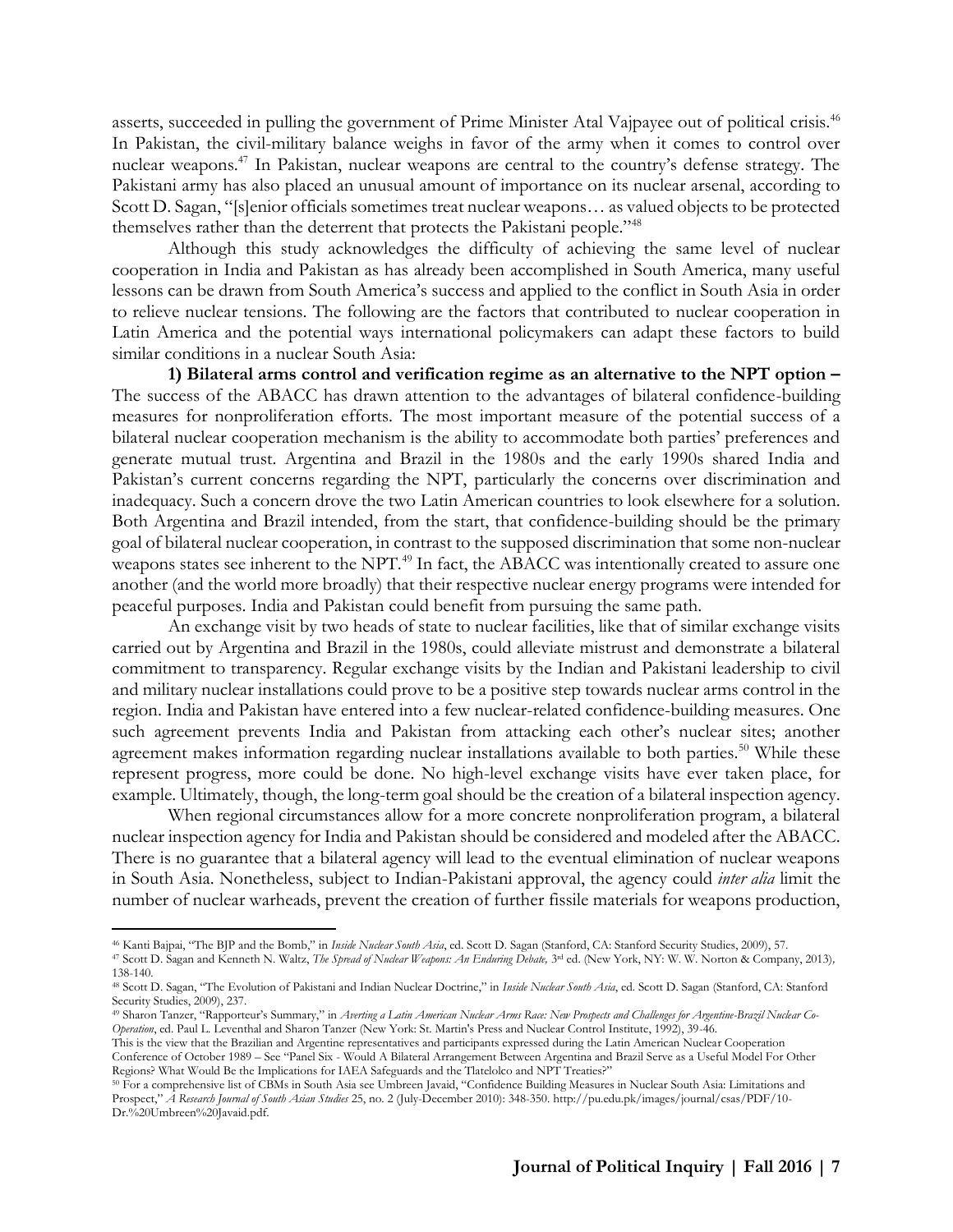and monitor compliance, effectively imposing a legal limit on the regional arms race. The agency could also impose safeguards on nuclear facilities and materials. The scope of its work and authority would be determined by the two parties, though it could be strengthened over time. Because the United States and China are heavily involved in the region, their participation is critical in any attempt to establish a nuclear arms control regime. China, for example, should consider including negative security assurance into an agreement establishing a bilateral agency to address India's fear of a Chinese nuclear attack.<sup>51</sup> India and Pakistan could also consider making their bilateral nuclear agreement's entry into force conditioned upon this criterion being met. Again this highlights the flexibility of a bilateral arms control system and the importance of tailoring it to suit the specific circumstances of the region.

Following the ABACC's joint inspection method, inspectors from both India and Pakistan should jointly conduct routine inspections under the auspices of the bilateral agency. Extending the scope of verification and safeguards to India's military nuclear facilities could help to alleviate international concern, as these military facilities are, at present, out of the scope of the IAEA. $^{52}$  India might be more receptive to this type of inspection than one carried out by international inspectors. Mutual inspection of India and Pakistan's nuclear programs would also encourage both countries to be more responsible actors, as they would have to adopt and adhere to the internationally-recognized standards.

**2) Regional stability is an indispensable part of nuclear rapprochement –** Even though the Argentine-Brazilian nonproliferation measures were caused in large part by changes in domestic politics, the increase in international stability associated with the end of the Cold War did provide an atmosphere conducive to nuclear cooperation as well.<sup>53</sup> This point is even more significant in South Asia, as the presence of unresolved militarized conflicts, notably the Kashmiri dispute, "is the main cause for failure of attempts to have normal relations between India and Pakistan."<sup>54</sup> Preventing future conflict over the disputed province and reaching a permanent political settlement would go a long way towards improving prospects for nuclear reconciliation and increasing bilateral dialogue on nuclear conflict resolution. Thus, solving the Kashmiri dispute should not be seen in isolation from an attempt to tackle South Asian nuclear proliferation.

The international community has a part to play in mitigating the volatile political environment in the region. U.S. nuclear assistance to India and the Sino-Pakistani nuclear counter-deal only encouraged the existing nuclear rivalry. This is hardly a recipe for constraining proliferation. U.S. and Chinese cooperation with India and Pakistan, respectively, give both superpowers diplomatic leverage over their allies. This influence should be used to force both South Asian countries to normalize their relations and roll back the present nuclear arms race.

**3) The importance of having civilian control over a nuclear weapons establishment –** Eliminating mutual distrust would have been difficult to achieve in Argentina and Brazil without each country exerting democratic control over the military-controlled nuclear programs. It was the civilian leaders, not the armed forces, who wanted to elevate their countries to the rank of responsible nuclear energy-producing countries. This lesson is more applicable in Pakistan than India, because in the former, the military exercises the sole authority over the use of nuclear weapons. While the Pakistani military will not likely allow any political reform that would weaken its control over the nuclear forces,

 $\overline{a}$ <sup>51</sup> A "negative security assurance" is a formal agreement made by a nuclear-weapons state to not launch a nuclear attack against a non-nuclear weapons state.

<sup>52</sup> "Country Profiles – India – Overview," *Nuclear Threat Initiative*, accessed May 15, 2016, [http://www.nti.org/learn/countries/india/.](http://www.nti.org/learn/countries/india/) Under the June 2014 India-IAEA safeguards agreement, the IAEA can only visit and inspect India's civilian nuclear facilities.

<sup>53</sup> John R. Redick, Julio C. Carasales and Paulo S. Wrobel, "Nuclear Rapprochement: Argentina, Brazil, and the Nonproliferation Regime." *Washington Quarterly* 18, no. 1 (1995): 118, doi: 10.1080/01636609509550135.

<sup>54</sup> Umbreen Javaid, "Confidence Building Measures in Nuclear South Asia: Limitations and Prospect," *A Research Journal of South Asian Studies* 25, no. 2 (July-December 2010): 355, http://pu.edu.pk/images/journal/csas/PDF/10-Dr.%20Umbreen%20Javaid.pdf.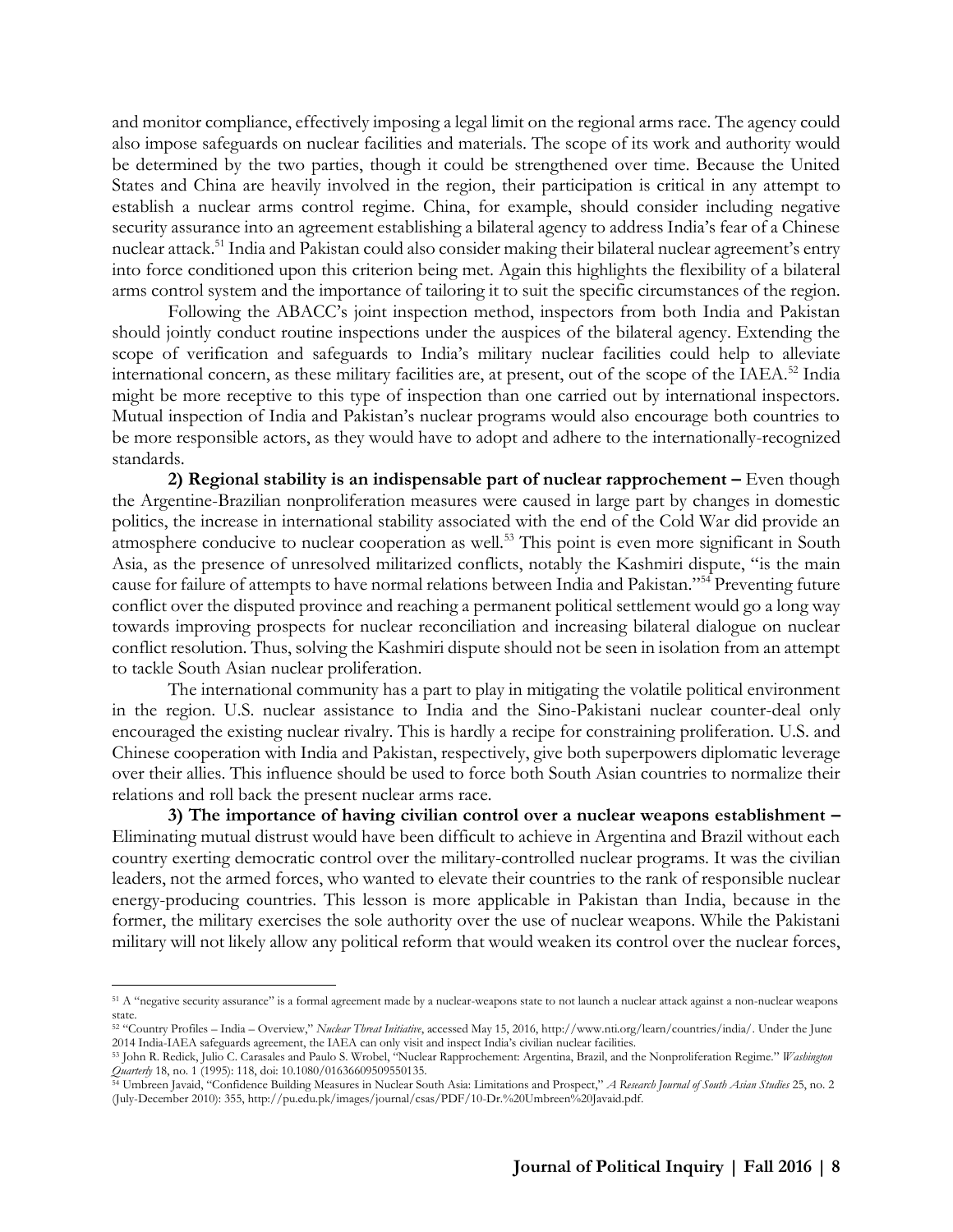Scott D. Sagan suggests that introducing civilian nuclear technicians and personnel into the military establishment may help increase the voice of the civilian government.<sup>55</sup> Sagan also points out that organizing public, inclusive debates on the contribution of nuclear arsenals to Pakistan's national security could be another way for civilian leadership to influence the military's nuclear policy.<sup>56</sup> In short, increasing civilian control will likely encourage Pakistan to be more peaceable in its relations with India.

**4) Trade and Economic Incentives –** Just as MERCOSUR strengthened Argentine and Brazilian interest in nuclear cooperation by increasing interdependence and the cost of nuclear competition, improving trade between India and Pakistan would likely do the same. A nuclear cooperation project for India and Pakistan ought to integrate trade cooperation so as to raise incentive for participation. The international community should take advantage of the fact that there is enormous room for improvement in Indian-Pakistani bilateral trade. Taneja et al wrote that "[t]he potential bilateral trade between India and Pakistan has been estimated to be around US\$20 billion, compared to the current trade volume of USD \$2.6 billion."<sup>57</sup> This large gap reveals that there is ample room to remove trade barriers. What's more, the trade along Jammu and Kashmir's Line of Control remains highly restrictive. In recognizing the huge benefit of free trade across the Line of Control, Sajad Padder argues that liberalization would enable the local economy to flourish and could lead to India-Pakistan reconciliation over this disputed territory.<sup>58</sup> A peaceful Kashmir could, in turn, increase India and Pakistan's willingness to resolve their nuclear dispute. If bilateral trade had been operating at full potential, previous nuclear and military escalations would likely have been too costly for both countries.

#### **CONCLUSION**

The end of suspicious nuclear rivalry between Argentina and Brazil and their full participation in bilateral, regional and global nonproliferation regimes represents one of the most significant contributions to the international community's nuclear disarmament effort. After two and a half decades of competition to attain nuclear superiority, the two governments, through their unprecedented bilateral initiatives, managed to gradually place their nuclear relationship on a cooperative footing. This cooperation climaxed with the two states' accession to the NPT in the midto late 1990s. The bilateral nuclear inspection agency, the advent of civilian government and civilian control over nuclear policy, the desire to secure economic benefits of denuclearization, and the formation of a regional trade bloc were largely responsible for the positive change. The Argentine-Brazilian nuclear cooperation model underlines the fact that alternative paths to the NPT can also lead to an outcome supportive of nonproliferation.

This essay advocates using the lessons learned from Latin America to create policy recommendations for addressing South Asia's nuclear arms race. Because of the differences in historical and political circumstances between the two regions, this research acknowledges that the factors that led to positive engagement in nonproliferation in one region would yield a much less effective result in the other. Nevertheless, the policy-recommendations put forward here could be invaluable for reducing nuclear conflict in South Asia. Of particular interest to policymakers is the role of bilateral confidence-building measures, such as the ABACC, which has taught the world that the

<sup>55</sup> Scott D. Sagan, "The Evolution of Pakistani and Indian Nuclear Doctrine," in *Inside Nuclear South Asia*, ed. Scott D. Sagan (Stanford, CA: Stanford Security Studies, 2009), 254.

<sup>56</sup> Ibid.

<sup>57</sup> Nisha Taneja, Sanjib Pohit and Shravani Prakash, "Chapter 12 – The Way Forward," in *India-Pakistan Trade: Strengthening Economic Relations,* ed. Nisha Taneja and Sanjib Pohit (India: Springer India, 2015), 337.

<sup>58</sup> Sajad Padder, "Cross-LoC Trade: Peace and Process," *Social Sciences Review of Pakistan* 1, no. 2 (Winter 2014): 1 and 13.